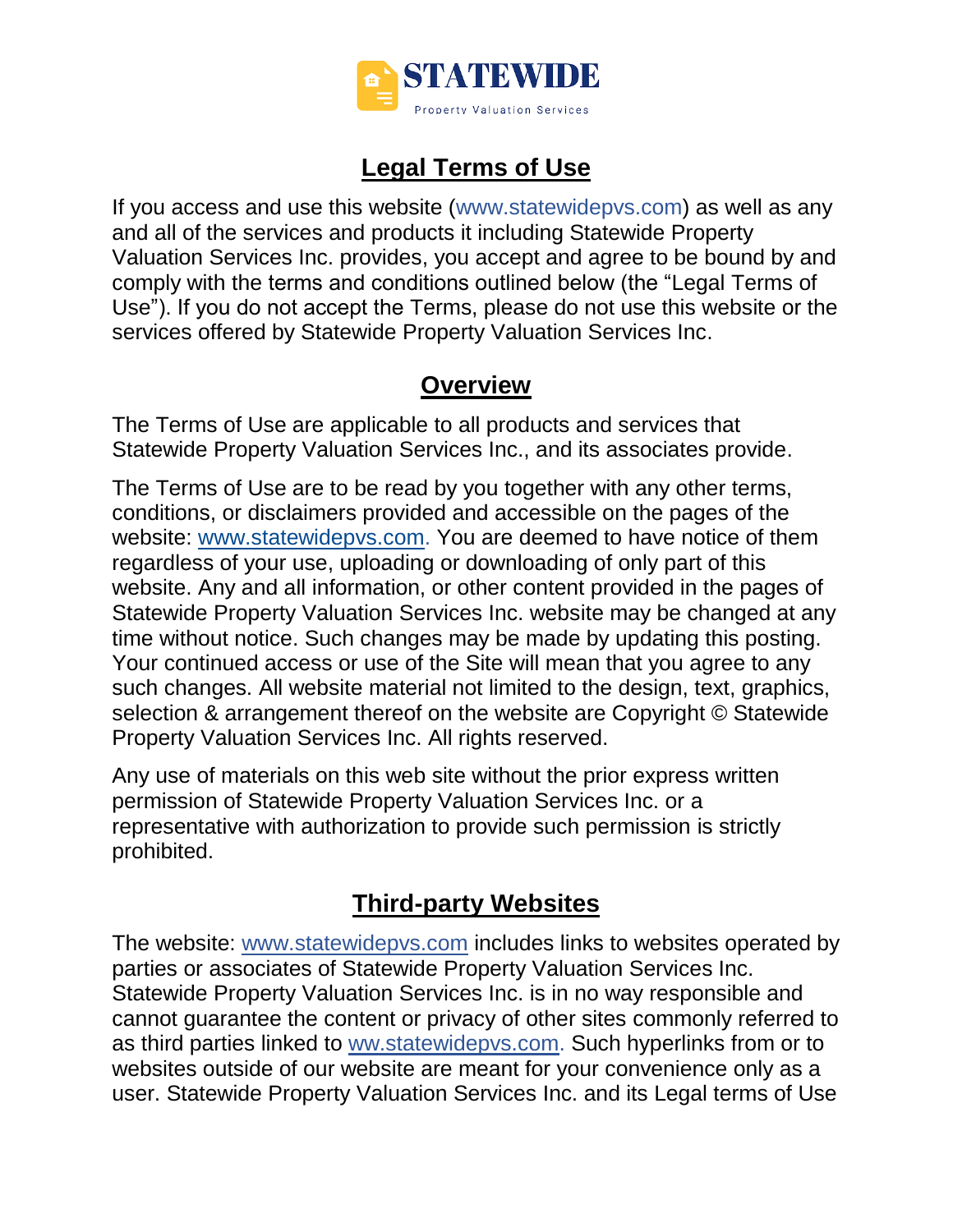

along with its Privacy Policy cannot and does not govern these third party websites. The inclusion of these websites to our own does not suggest, imply, or indicate that we approve endorse or even control any or all without limitation to the content or operations of these third party websites. Linking to any such website is solely at your own risk and Statewide Property Valuation Services Inc. will not be responsible or liable for any damages in connection with such links or linking.

#### **Endorsements**

As mentioned in the prior section Statewide Property Valuation Services Inc. does not endorse approval of any third parties without limitation to their advice, opinions, information, products, or services. It is not expressed or implied by Statewide Property Valuation Services Inc.

#### **Security**

The website: [www.statewidepvs.com](http://www.statewidepvs.com/) is not an entirely secure medium for communication except where and when indicated by Statewide Property Valuation Services Inc. Therefore, it is stated that any confidential, proprietary, or sensitive information transmitted by a user by means of this website may be read and copied by unauthorized personal unbeknownst to Statewide Property Valuation Services Inc. and its associates.

#### **E-Mail**

Any unprotected e-mail communication over the Internet is not entirely confidential and is subject to possible interception, alteration or loss. With that being said it should be known to users of the website that Statewide Property Valuation Services Inc. is not responsible for and will not be liable to you for any damages in connection with an e-mail sent by you to Statewide Property Valuation Services Inc. or if an e-mail is sent by Statewide Property Valuation Services Inc. to you.

# **Limitation of liability**

Statewide Property Valuation Services Inc. nor any of its directors, officers, employees, contractors or other representatives of Statewide Property Valuation Services Inc. and [www.statewidepvs.com](http://www.statewidepvs.com/) will be liable for any and all damages not limited to damages arising out of or in connection with the use of the website [www.statewidepvs.com](http://www.statewidepvs.com/) and its products and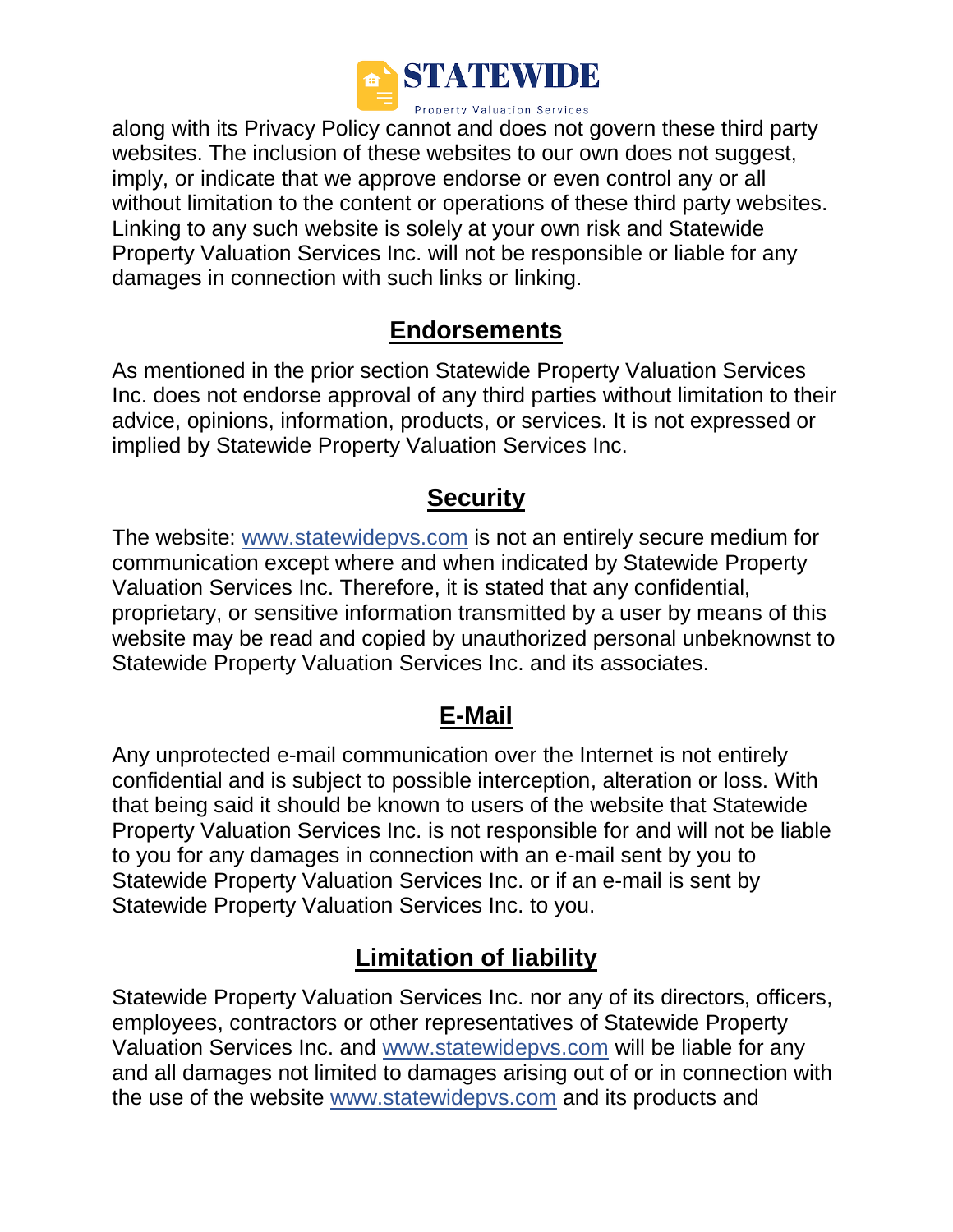

services as well as any and all products and services offered by Statewide Property Valuation Services Inc. and its directors, officers, employees, contractors or other representatives without limitation. This is a comprehensive limitation of liability that applies to all damages of any kind that is not limited to compensatory, direct, indirect or consequential damages, loss of data, income or profit, loss of or damage to property, and claims of third parties.

#### **Jurisdiction**

The website [www.statewidepvs.com](http://www.statewidepvs.com/) is administered by Statewide Property Valuation Services Inc. and its associates from a server and location in Ontario. The website will be governed by and construed with respect to the laws in place by the Province of Ontario as well as the laws of Canada applicable therein. By accessing this site and utilizing its features, you submit to and attorn to the exclusive jurisdiction of the courts of the Province of Ontario and the nation of Canada.

#### **Trade-marks, Names & Copyrights**

Certain names, words, titles, phrases, logos, icons, graphics or designs or other content in the pages of the website: [www.statewidepvs.com](http://www.statewidepvs.com/) are trade names or trade-marks owned by Statewide Property Valuation Services Inc., are trade names or trade-marks licensed to them by the owner or are trade names or trade-marks held by associates of Statewide Property Valuation Services Inc. or others. Some trade-marks are distinguished from one another and accompanied, at first-time use, with the appropriate trademark symbol: ®/™/\*. These symbols are keyed to their respective legend which describes the owner or licensee of the trade-mark: ® Registered trade-mark of Statewide Property Valuation Services Inc.; /™ Trade-mark of Statewide Property Valuation Services Inc.; /or \*Used under licence by Statewide Property Valuation Services Inc.

The display of trade-marks and trade names on pages at the website: [www.statewidepvs.com](http://www.statewidepvs.com/) does not imply that a license of any kind has been granted to anyone else. The Information on the website is for your personal use only. Any unauthorized downloading, re-transmission, or other copying or modification of trade-marks and/or the contents of the website may be a violation of any federal or other law that may apply to trade-marks and/or copyrights and could subject the copier to legal action.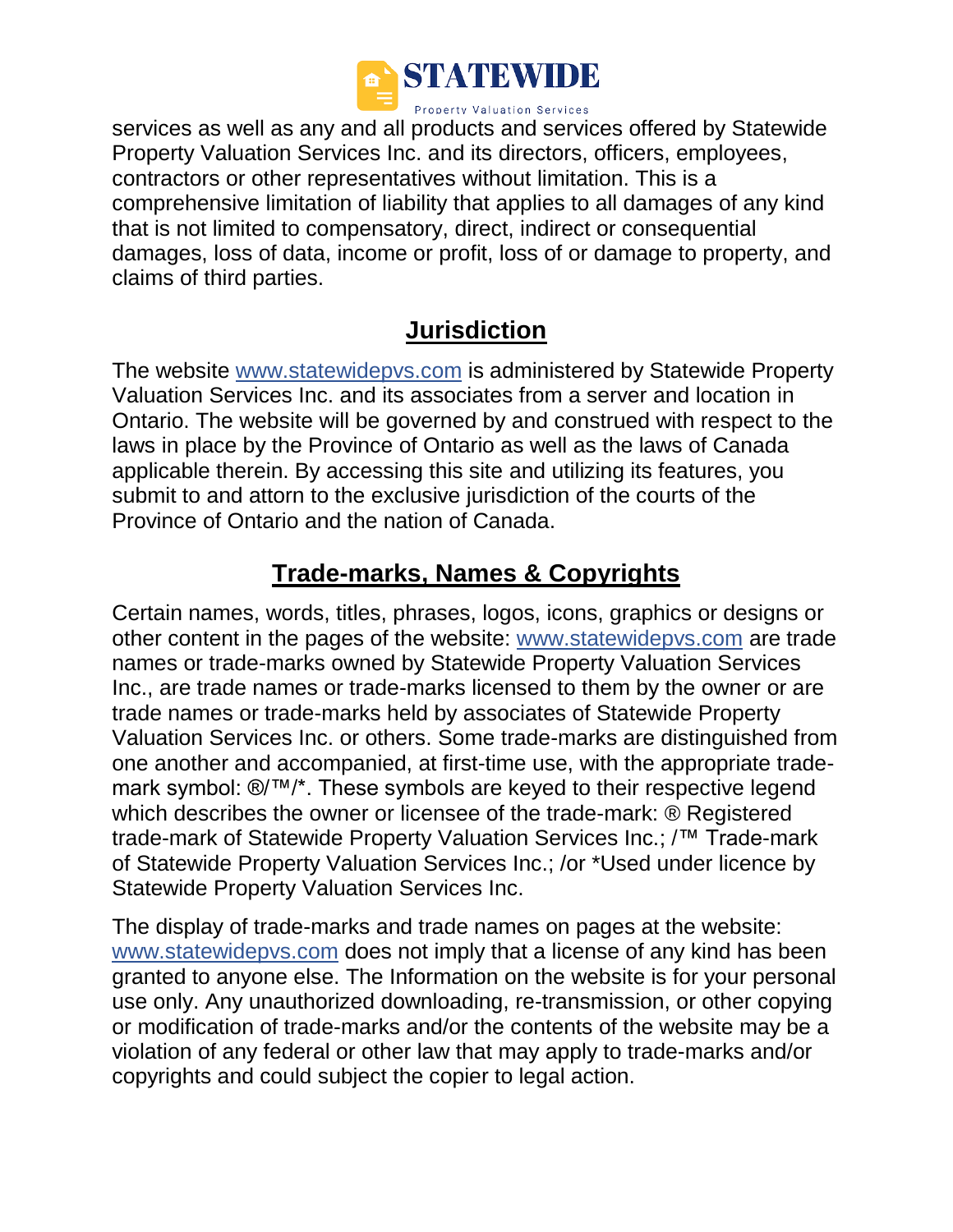

Statewide Property Valuation Services Inc., its associates own the copyright in the underlying HTML code, text, graphics, audio clips, video clips, selection and organization and other content that is made available to you on the website. The information is protected under the copyright laws of Canada. Unless otherwise specified, no one has permission to copy, redistribute, reproduce, republish, store in any medium, re-transmit, modify or make public or commercial use of, in any form, the information.

#### **Privacy**

To access the Privacy Policy of Statewide Property Valuation Services Inc. please go back to the website [www.statewidepvs.com](http://www.statewidepvs.com/) and a link to its Privacy Policy can be found on the bottom of each page.

## **Disclaimers**

The information presented in this Legal Terms of Use document is believed to be accurate, but cannot be guaranteed. Statewide Property Valuation Services is a profession appraisal management service agency that focusses on providing its clients with the most honest and accurate valuation of real property assignment reports among other services. To continue to meet this commitment Statewide Property Valuation Services Inc. does not accept or carry out appraisal order/assignments that are contingent upon the following; the minimum values to be attributed to real property or the amount of value opinion prearranged, achievement of a specific result or outcome of the services rendered by Statewide Property Valuation Services Inc., incidences of events directly related to without limitation to the services being offered by Statewide Property Valuation Services Inc. and its associates, and lastly any assignment condition that might encourage or result in unethical, illegal or unjust behavior on the part of the appraiser, Statewide Property Valuation Services Inc., or any of its associated third parties.

#### **Appraisal Fee & Payments Disclaimer**

The appraisal/service fee that is charged to the user(s) of the products and services that the website: [www.statewidepvs.com,](http://www.statewidepvs.com/) Statewide Property Valuation Services Inc. and its associates offers are non-refundable. As a user of the services and products offered by [www.statewidepvs.com](http://www.statewidepvs.com/) and Statewide Property Valuation Services Inc. and its associates you accept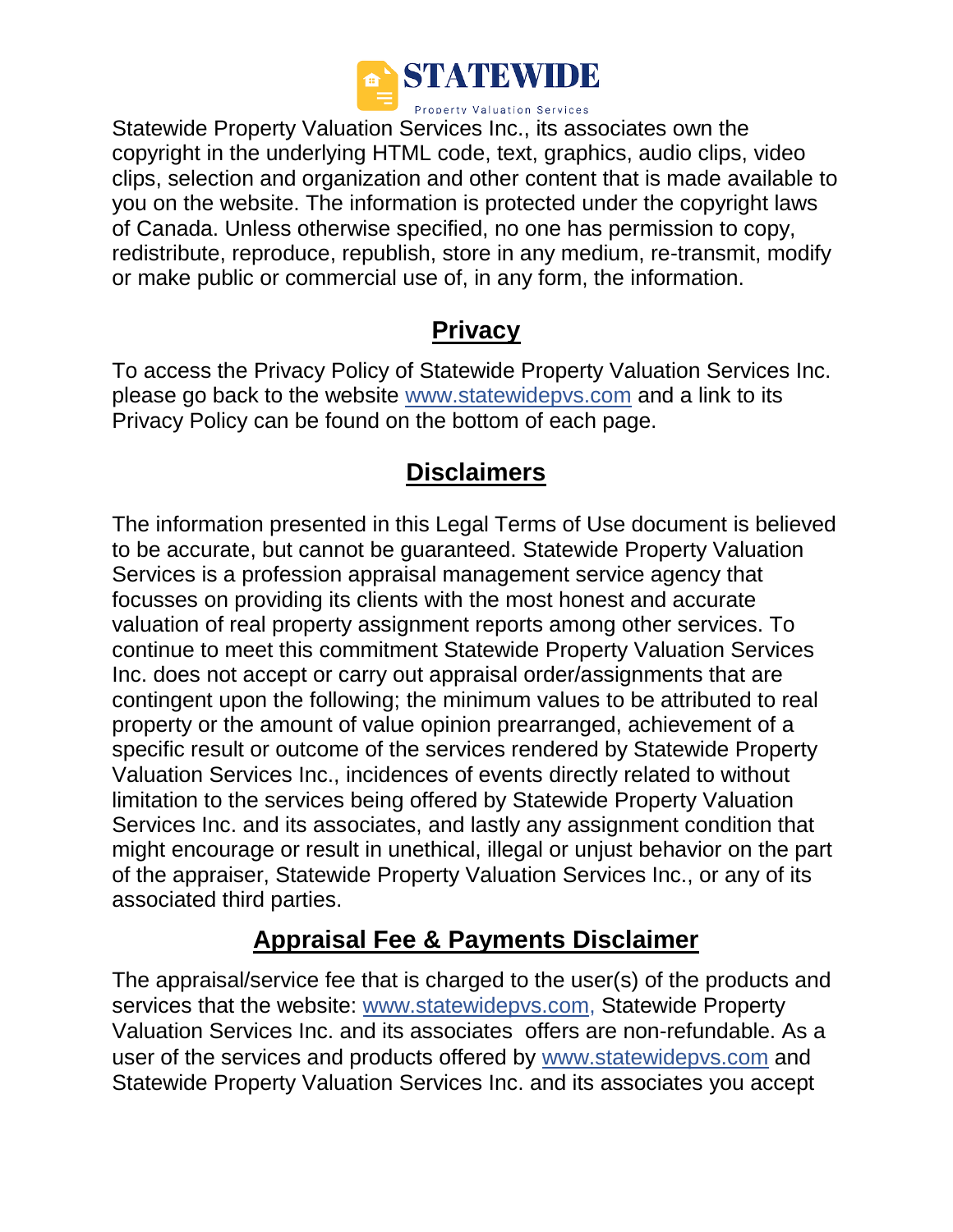

and understand that this appraisal is a professional service, and will consist of a completed appraisal report/service that is to be provided to Statewide Property Valuation Services Inc. clients which may be without limitation your lending institution, mortgage broker or lawyer. Upon acceptance of the appraisal assignment by a representative of Statewide Property Valuation Services Inc. the quoted service fee presented and or intended for the requestor, client, applicant. will be assumed, agreed upon and consented to by Statewide Property Valuation Services Inc.'s client. By consenting to the agreed upon service quote you agree that you the client or user of the services and products offered by [www.statewidepvs.com](http://www.statewidepvs.com/) and Statewide Property Valuation Services Inc. will not claim a charge back with your credit card company upon completion of the services rendered with respect to appraisal assignments. Furthermore, you understand that the appraisal/service fee is for the service of valuing your property by an AIC member (Appraisal Institute of Canada) appraiser, regardless of whether or not without limitation your loan is funded or whether or not the lender releases the appraisal or you are in agreement with the conclusions arrived at. By utilizing the payment methods implemented by Statewide Property Valuation Services Inc., its associates and its website [www.statewidepvs.com](http://www.statewidepvs.com/) you are further acknowledging that you understand that the service fee is not contingent upon without limitation to the final determination of value or closing of a loan.

By agreeing to the Legal Terms of Use you the client, applicant, user of the services & products offered to you by [www.statewidepvs.com,](http://www.statewidepvs.com/) Statewide Property Valuation Services Inc. and its associates agree to the following:

- Agree and acknowledge that all payments must be made in full for desktop appraisals prior to any work conducted.
- Agree and acknowledge that you or the owner, resident, broker, lender or appraisal order requestor fully intend to pay for the appraisal report and or any and all services & products offered and rendered by Statewide Property Valuation Services Inc. and its associates. And you further agree that if left unpaid after an appropriate amount of time decided by Statewide Property Valuation Services Inc. that you will be solely responsible for the appraisal fee unless otherwise stipulated by Statewide Property Valuation Services Inc.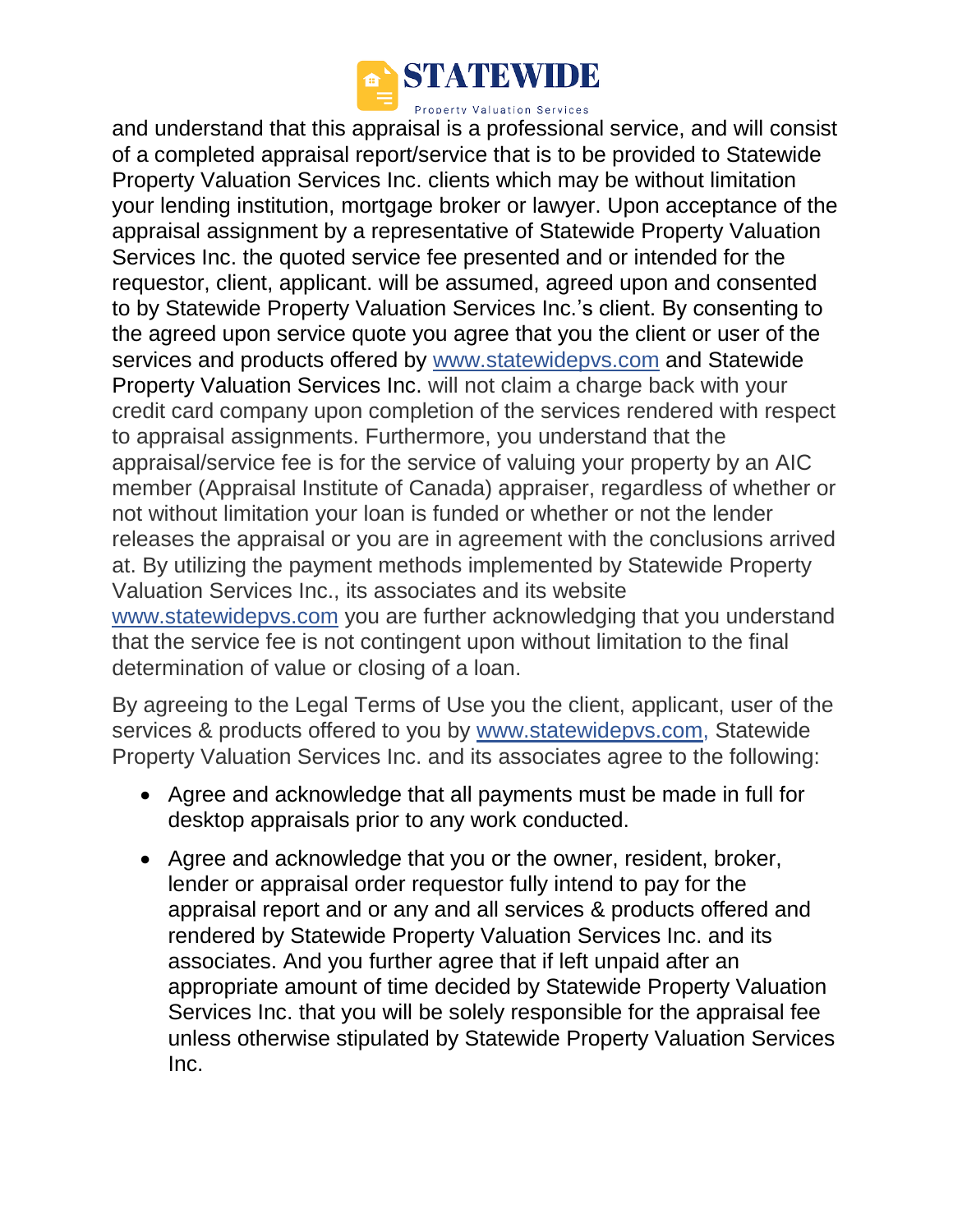

- Agree and acknowledge that all payments must be made in full for all Drive-By and Full Service appraisals upon completion of the appraisal inspection prior to any further work conducted post the initial appraisal inspection.
- Agree and acknowledge that all fees for any and all services and products offered by Statewide Property Valuation Services Inc. and its website and associates are subject to change without notice and each appraisal assignment and service is subject to supplementary services and their respective fees for example not limited to a mileage fee & executive property fee if the subject property falls into any and all of these type of categories.
- You further agree and acknowledge that due to the specialized nature and uniqueness with each subject property the fees attributed to these supplementary services are subject to change without notice and vary greatly from one appraisal assignment to the next and because of this nature the assigned appraiser and Statewide Property Valuation Services Inc. disclose to you your specific quote of fee for such services associated to the supplementary service that is or will be applied if it is to your specific appraisal order, assignment or service.
- Full fees will apply if the appraisal report is partially or fully completed at the time of cancellation, and partial fees will apply (that is, \$ fee that Statewide Property Valuation Services Inc. deems fit) if the cancellation is made after the property has been inspected
- Statewide Property Valuation Services Inc. accepts cash, electronic e-mail transfers, PayPal payments, Credit Card Payments and Certified cheque for the services rendered.
- All Credit Card & PayPal payments that are made are subject to a base increase of 3% on the service fee to compensate Statewide Property Valuation Services Inc. for utilizing their payment acceptance features.

# **Appraisal Orders & Service Disclaimer**

By agreeing to the Legal Terms of Use and or upon submission of the appraisal/service request you the client, applicant, user of the services &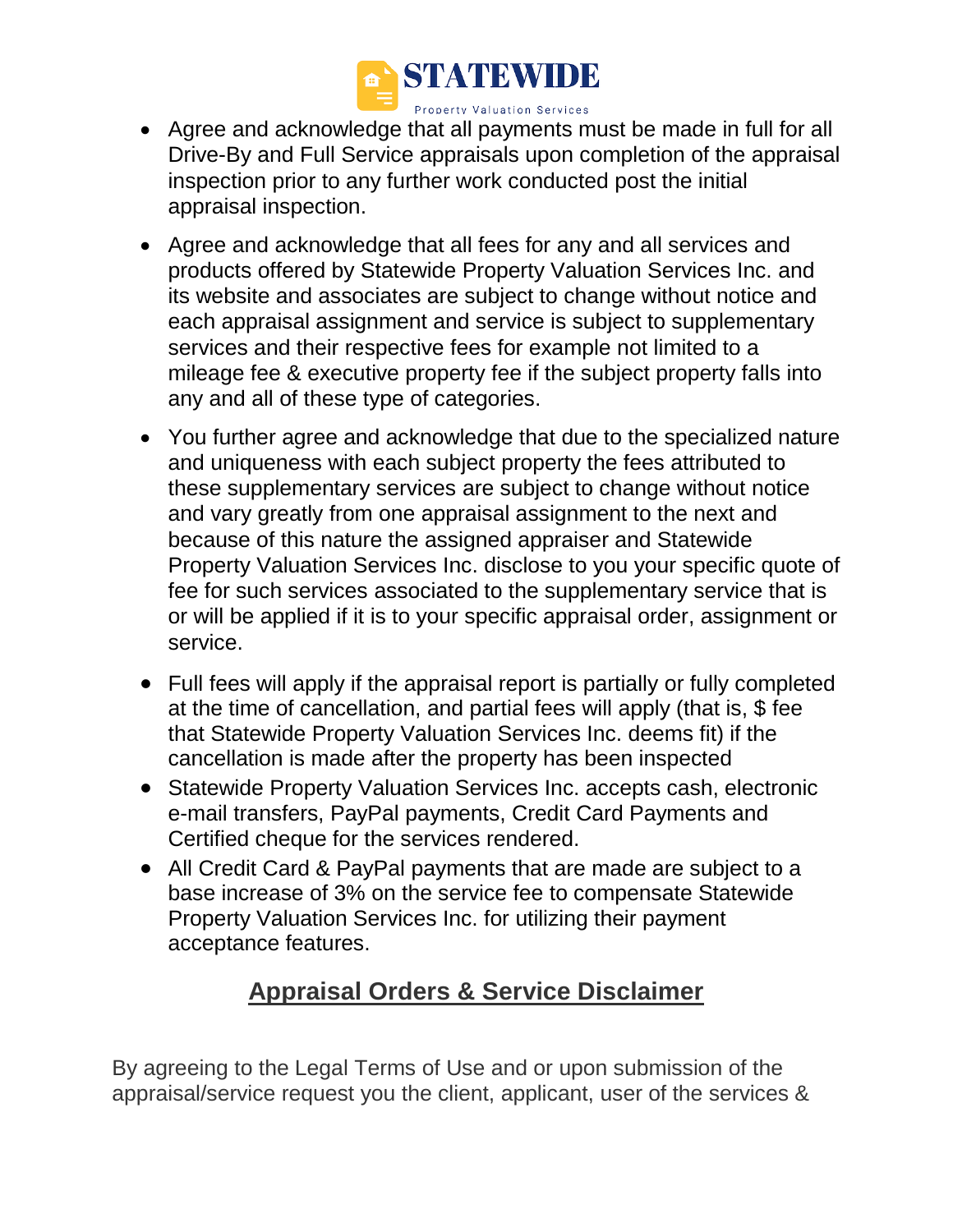

products offered to you by [www.statewidepvs.com,](http://www.statewidepvs.com/) Statewide Property Valuation Services Inc. and its associates agree to the following :

- if our service was for a financing application, your broker and lender are our clients, and therefore Statewide Property Valuation Services Inc. will conduct all business with them. Should you request a copy of, or have any concerns with the services rendered, you must contact your broker or our client.
- accept and understand that this appraisal is a professional service, and will consist of a completed appraisal report/service that is to be provided to your mortgage broker.
- Not all institutions will accept appraisals ordered by the consumer. If you are requesting an appraisal for mortgage purposes, you understand you must speak to your financial institution before placing your request with us.
- That you authorize the appraiser to the subject property and any and all appraisers or employees of Statewide Property Valuation Services Inc. to enter the subject property and inspect each and every room. And that you are the owner, resident, broker/agent of the subject property or was given permission by one of them to give consent to us Statewide Property Valuation Services Inc. and its employees, associates and appraisers to enter the premises conduct the appraisal inspection along with any/all things in direct correlation with the inspection.
- That you authorize the appraiser mentioned above to photograph all of the exterior of the subject property as is required for them in order to conduct the appraisal inspection and complete the appraisal report and or any other service that is offered or rendered to you by Statewide Property Valuation Services Inc. and its website
- That you authorize the appraiser intended to inspect the subject property to take photographs of all or some areas within the interior of the subject property in order to help facilitate for a better overall appraisal inspection and report for the lenders and Statewide